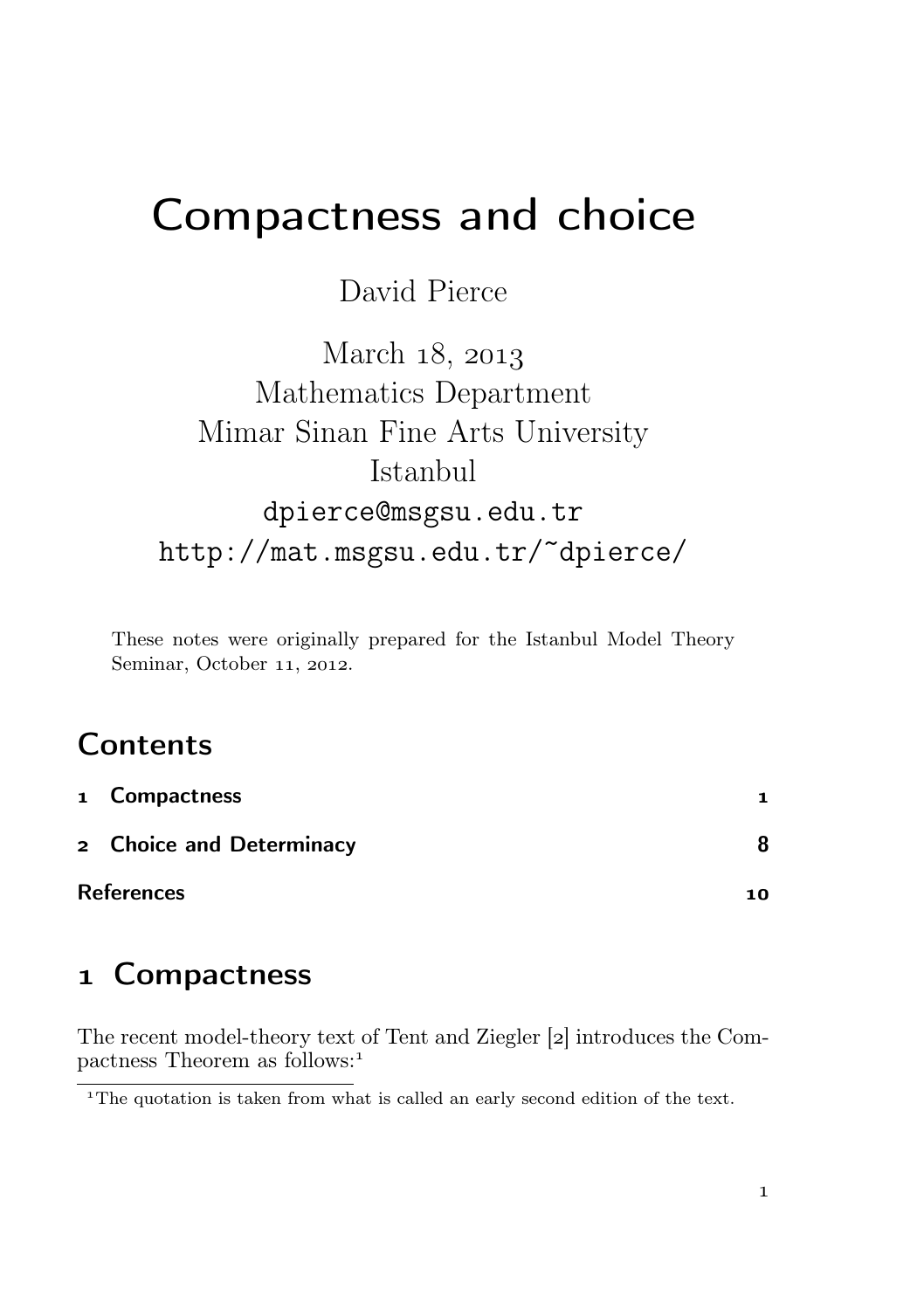Its name is motivated by the results in Section  $4.2$  which associate to each theory a certain compact topological space.

We call a theory  $T$  finitely satisfiable if every finite subset of  $T$  is consistent.

Theorem 2.2.1 (Compactness Theorem). Finitely satisfiable theories are consistent.

The section referred to begins:

We now endow the set of types of a given theory with a topology. The Compactness Theorem 2.2.1 then translates into the statement that this topology is compact, whence its name.

Fix a theory T. An *n*-type is a maximal set of formulas  $p(x_1, \ldots, x_n)$ consistent with T. We denote by  $S_n(T)$  the set of all *n*-types of T. We also write  $S(T)$  for  $S_1(T)$ .<sup>2</sup> [...]

Remark. The Stone duality theorem asserts that the map

 $X \mapsto \{C \mid C \text{ clopen subset of } X\}$ 

yields an equivalence between the category of 0-dimensional compact spaces and the category of Boolean algebras. The inverse map assigns to every Boolean algebra  $\beta$  its Stone space  $S(\beta)$ , the set of all ultrafilters (see Exercise 1.2.4) of  $\beta$ . For more on Boolean algebras see [Givant and Halmos, Introduction to Boolean algebras].

Nothing is incorrect here. But one might be led to believe that the type spaces are by definition Stone spaces of Boolean algebras of logically equivalent formulas. Since Stone spaces are always compact, the type spaces are compact, and one might then conclude that the Compactness Theorem follows. But this would be a wrong conclusion, since this theorem fails in second-order logic, and yet Stone spaces of algebras of second-order formulas are still compact.

By the definition above, the type spaces are dense subspaces of certain Stone spaces. The Compactness Theorem is that these subspaces are compact. Since Stone spaces are Hausdorff, the type spaces must then be closed; therefore they are the whole Stone spaces. The point of this section to spell out the details of these observations.

 ${}^{2}S_{0}(T)$  can be considered as the set of all complete extensions of T, up to equivalence. [Footnote in source.]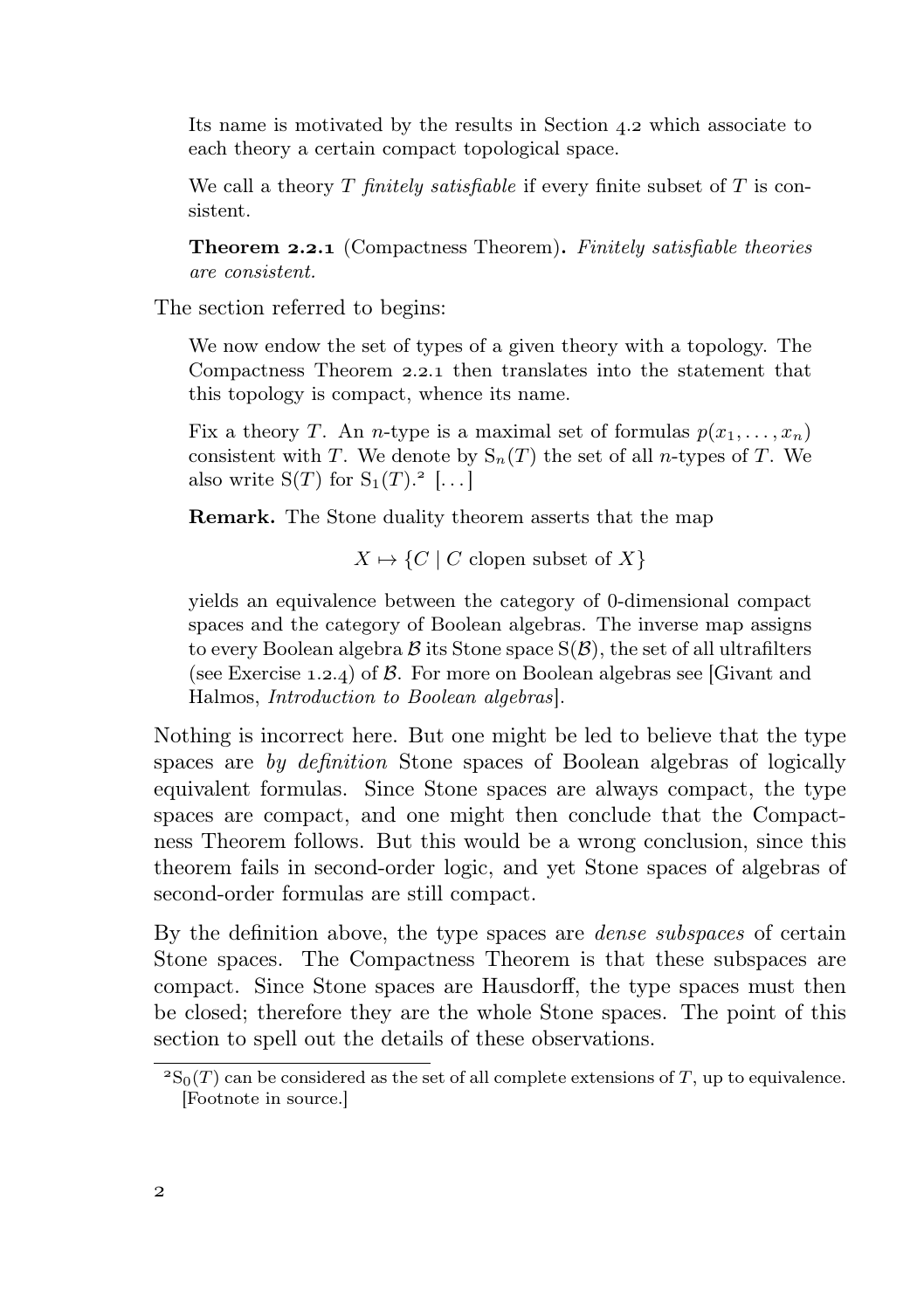Fix some logic L that extends ordinary propositional logic: it could be a first-order logic, a second-order logic, or something else. There is a class **Mod** of structures interpreting  $L$ , and a set Sn of sentences of  $L$ . If  $\sigma \in \mathop{\mathrm{Sn}}\nolimits$ , we can define

$$
\mathbf{Mod}(\sigma) = \{ \mathfrak{A} \in \mathbf{Mod} \colon \mathfrak{A} \models \sigma \}.
$$

If  $\mathfrak{A} \in \mathbf{Mod}$ , we can define

$$
\mathrm{Th}(\mathfrak{A}) = \{ \sigma \in \mathrm{Sn} \colon \mathfrak{A} \models \sigma \}.
$$

If  $\Gamma \subset \text{Sn}$  and  $\mathcal{K} \subset \textbf{Mod}$ , we define

$$
\mathbf{Mod}(\Gamma) = \bigcap_{\sigma \in \Gamma} \mathbf{Mod}[\sigma], \qquad \qquad \mathrm{Th}(\mathcal{K}) = \bigcap_{\mathfrak{A} \in \mathcal{K}} \mathrm{Th}(\mathfrak{A}).
$$

The classes  $Mod(\Gamma)$  are **elementary classes** (though usually this term assumes a first-order logic); the classes  $\text{Th}(\mathcal{K})$  are **theories.** The functions  $\Gamma \mapsto \text{Mod}(\Gamma)$  and  $\mathcal{K} \mapsto \text{Th}(\mathcal{K})$  determine a *Galois correspondence* between the theories and the elementary classes.

Moreover, since

$$
\mathbf{Mod}(\sigma \vee \tau) = \mathbf{Mod}(\sigma) \cup \mathbf{Mod}(\tau),
$$

the elementary classes are the closed classes of a topology on Mod with basis consisting of the closed classes  $\text{Mod}(\sigma)$ .

To say that the logic  $L$  has a **compactness theorem** is to say that if  $\Gamma \subset \text{Sn}$  and every finite subset of  $\Gamma$  has a model, then  $\Gamma$  itself has a model. But this just means that if  $\{Mod(\sigma): \sigma \in \Gamma\}$  has the Finite Intersection Property, then  $\bigcap_{\sigma \in \Gamma} \mathbf{Mod}(\sigma) \neq \emptyset$ : that is, **Mod** is compact as a topological space.

A similar Galois correspondence arises in algebraic geometry. Suppose  $L/K$  is a field-extension, and X is an n-tuple of variables. If  $f \in K[X]$ , define

$$
V(f) = \{ a \in L^n : f(a) = 0 \}.
$$

<sup>&</sup>lt;sup>3</sup>Evry relation  $R$  between sets or classes  $A$  and  $B$  induces a Galois correspondence between certain subsets of A and of B. In one direction this one-to-one, orderreversing correspondence is  $X \mapsto \bigcap_{x \in X} \{y \in B : x \in R \}$ . The original Galois correspondence is induced by the relation  $\{(a, \sigma) \in K \times \text{Aut}(K): \sigma(a) = a\}$ , where  $K$  is a field.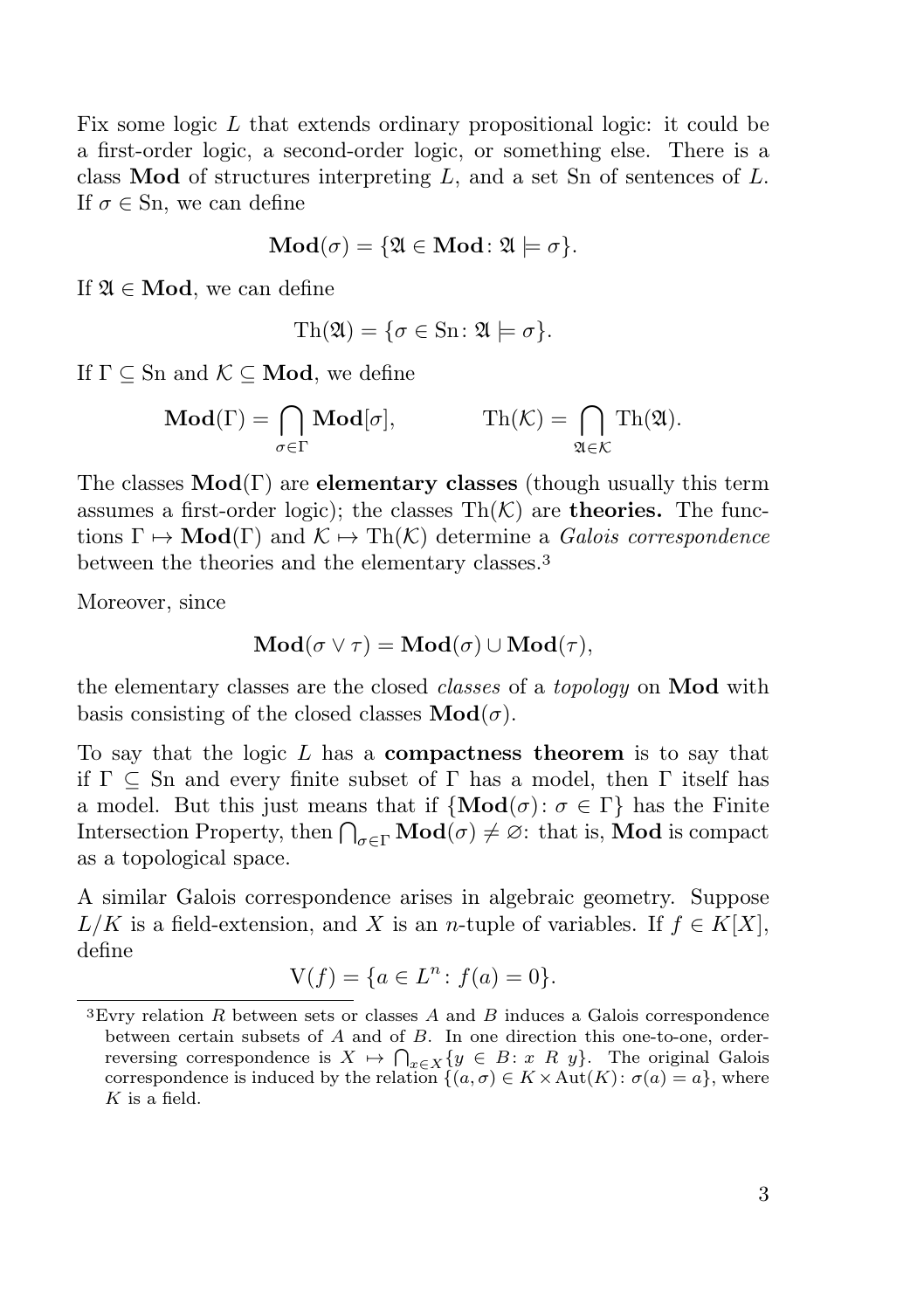If  $a \in L^n$ , define

$$
I(a) = \{ f \in K[X] \colon f(a) = 0 \}.
$$

If  $A \subseteq K[X]$  and  $B \subseteq L^n$ , define

$$
V(A) = \bigcap_{f \in A} V(f), \qquad I(B) = \bigcap_{a \in B} I(a).
$$

The sets  $V(A)$  are **algebraic sets** over K. The sets  $I(B)$  are radical ideals, but perhaps not every radical ideal of  $K[X]$  is of this form, unless L is algebraically closed. In any case, there is a Galois correspondence between the algebraic sets and the radical ideals of the form  $I(B)$ . Moreover, since

$$
V(fg) = V(f) \cup V(g),
$$

the sets  $V(f)$  compose a basis of closed sets for a topology on  $L<sup>n</sup>$ , the Zariski topology, in which the closed sets are just the algebraic sets. (Strictly, there is a Zariski topology for every subfield  $K$  of  $L$ .)

The radical ideals  $I(a)$  are prime ideals; but not necessarily every prime ideal is of this form, unless we have both that  $L$  is algebraically closed, and that the transcendence-degree of  $L/K$  is at least n.

Let us suppose this is so. If we identify points a and b of  $L^n$  if  $I(a) =$ I(b), then the space becomes the **spectrum** of  $K[X]$ : the corresponding topological space whose underlying set consists of the prime ideals of  $K[X]$ . The spectrum need not be Hausdorff, since it is possible to have  $I(a) \subset I(b)$ , so that every closed set that contains  $I(a)$  contains  $I(b)$ , but not conversely.<sup>4</sup> The spectrum is however compact, since  $L^n$  itself is compact. Indeed, suppose a collection  $\{V(f): f \in A\}$  of basic closed subsets of  $L^n$  has the Finite Intersection Property. Since

$$
V(f) \cap V(g) = V(f, g),
$$

the set A must generate a proper ideal of  $K[X]$ . This ideal then is included in a prime ideal I(*a*), so  $a \in \bigcap_{f \in A} V(f)$ .

In the logical situation, we identify  $\sigma$  and  $\tau$  if  $\mathbf{Mod}(\sigma) = \mathbf{Mod}(\tau)$ . Then Sn becomes a Boolean algebra in the usual way. Every subset  $Th(K)$  of

<sup>&</sup>lt;sup>4</sup>Of course the symbol ⊂ here is to ⊆ as < is to  $\leq$ . Two errors of T<sub>E</sub>X are that  $\subset$  gives  $\subset$  and not  $\subseteq$ , and  $\leq$  and  $\leq$  and not  $\leq$ .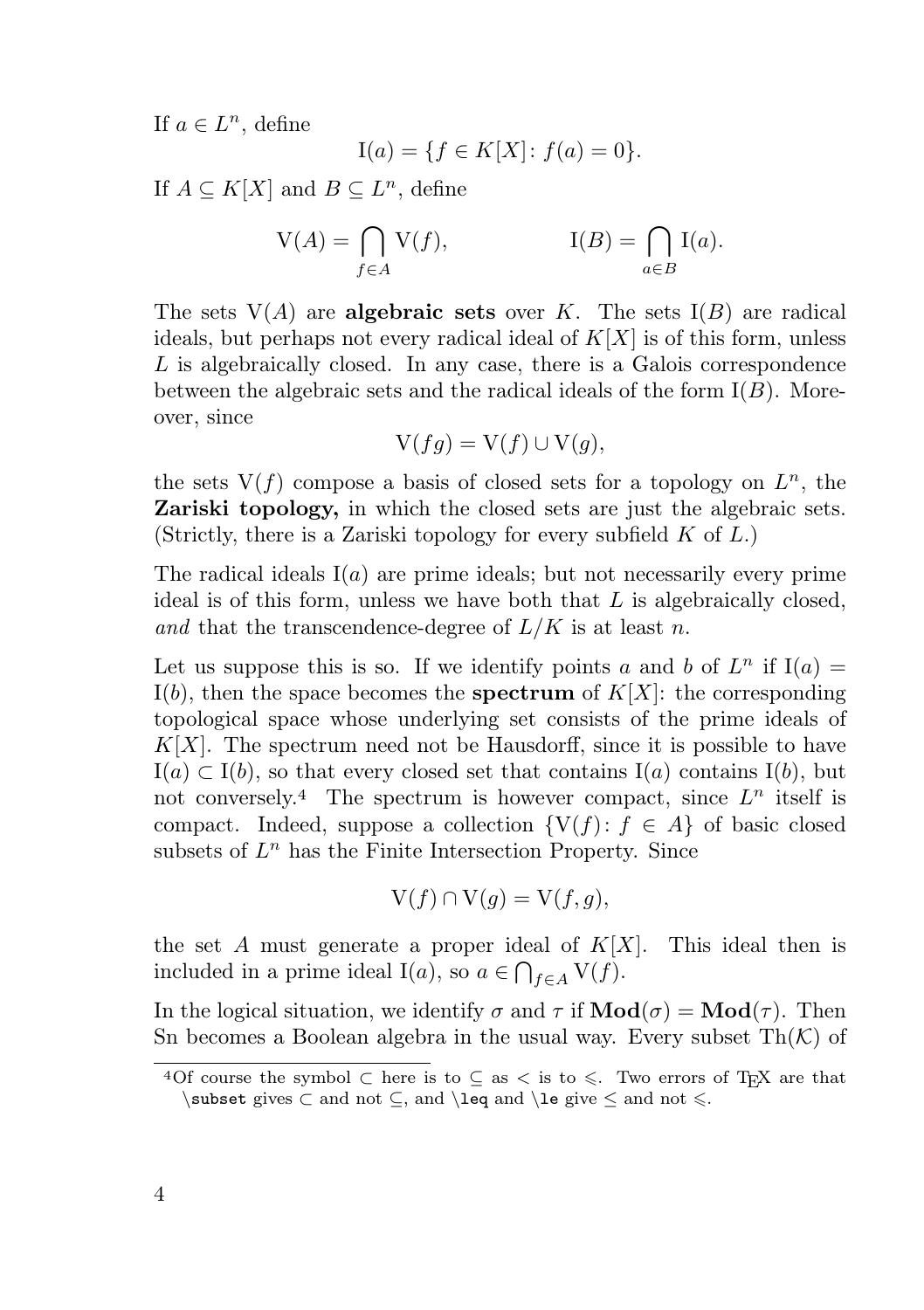Sn can now be understood as a *filter* of this algebra; and every subset Th( $\mathfrak{A}$ ), as an *ultrafilter*. (Note that Th $(\emptyset)$ ) is the improper filter Sn.)

However, not every ultrafilter of Sn need be the theory of some structure. For, such an ultrafilter is just a subset  $\mathscr U$  with two properties:

- 1. Every finite subset of  $\mathscr U$  has a model.
- 2. If  $\sigma \notin \mathscr{U}$ , then  $\neg \sigma \in \mathscr{U}$ .

In the second-order logic for  $(N, 1, x \mapsto x+1)$  with an additional constantsymbol c, the Peano axioms, together with the sentences  $c \neq 1, c \neq 2$ , and so on, are included in a proper filter, and therefore an ultrafilter; but they have no model.

In general, if two structures have the same theory, we may say the structures are elementarily equivalent, though again this term is usually reserved for first-order logic. We may denote the relation by  $\equiv$ . As in algebraic geometry, we may now consider  $\text{Mod}/\equiv$  instead of  $\text{Mod}$  itself. The points of  $\text{Mod}/\equiv$  can be considered as the theories of structures; that is, we assume

$$
(\mathbf{Mod}/\equiv) = \{ \mathrm{Th}(\mathfrak{A}) : \mathfrak{A} \in \mathbf{Mod} \}.
$$

Then  $\text{Mod}/\equiv$  is a subspace of the Stone space  $S(Sn)$  of ultrafilters of Sn. We have seen that it may be a proper subspace.

However, it is a *dense* subspace. For, the basic closed subsets of  $S(Sn)$ are the subsets  $[\sigma]$ , where  $\sigma \in \text{Sn}$  and

$$
[\sigma] = \{ U \in S(\text{Sn}) \colon \sigma \in U \}.
$$

(Here  $U$  stands for ultrafilter. Again, it is not necessarily the complete theory of some structure. Therefore  $\sigma \in U$  should not be written as  $U \vdash \sigma$ .) Since

 $[\neg \sigma] = S(Sn) \setminus [\sigma],$ 

the basic closed sets are also basic open sets. If  $U \in [\sigma]$ , then  $\sigma \neq \bot$ , so  $\sigma$  has a model  $\mathfrak{A}$ , and then Th $(\mathfrak{A}) \in [\sigma]$ . Thus **Mod**/ $\equiv$  is dense in  $S(Sn)$ .

The Stone space of a Boolean algebra can be identified with the spectrum of the corresponding Boolean ring. This is because prime ideals of a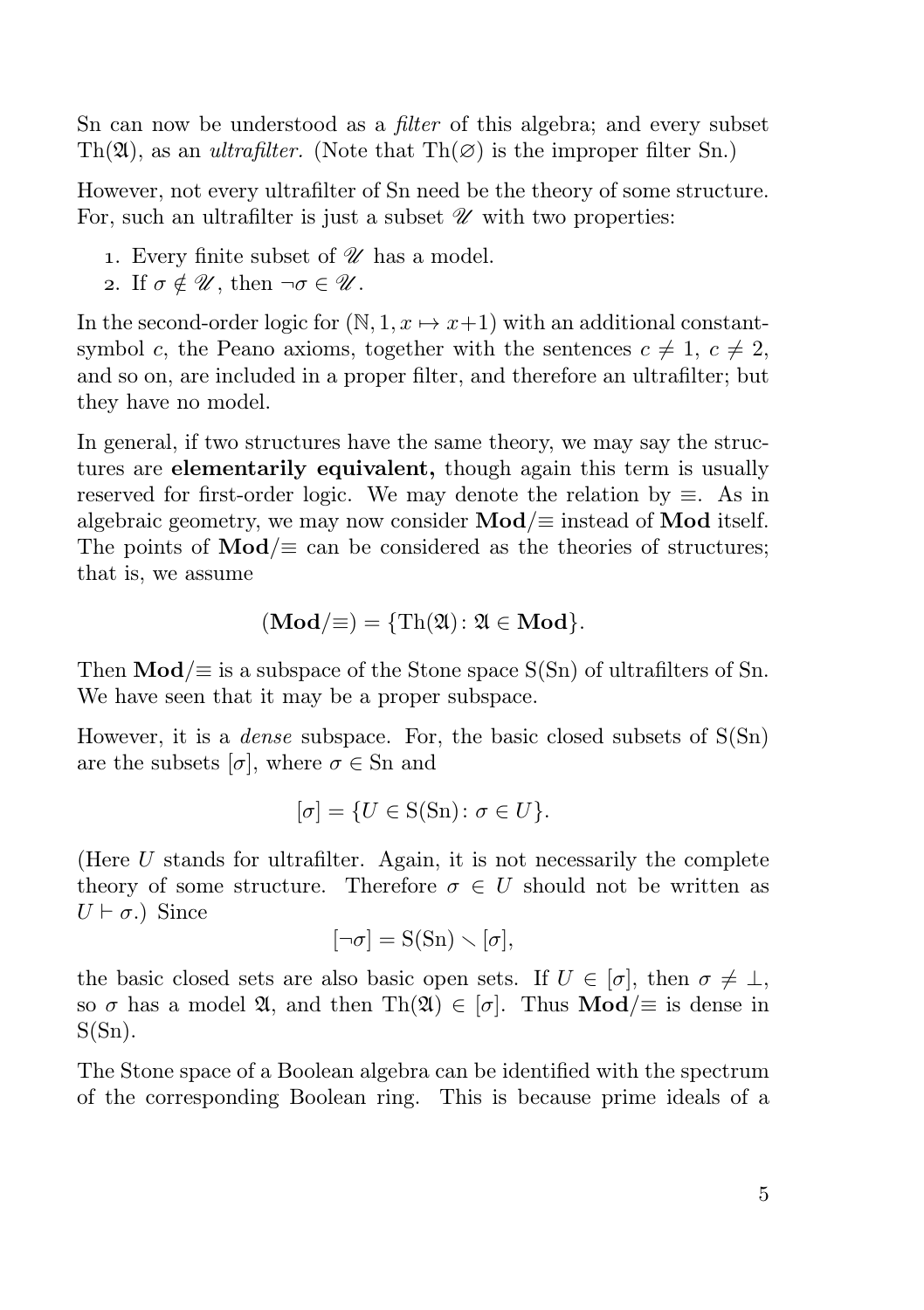Boolean ring are maximal and are the duals of ultrafilters: If p is a prime ideal, then  $\{\neg x: x \in \mathfrak{p}\}\$ is an ultrafilter. This ultrafilter is also the complement of p.

In particular, Stone spaces are compact. They are also Hausdorff, so that compact subspaces are closed. Therefore the following are equivalent:

- . L has a compactness theorem,
- 2. Mod/ $\equiv$  is compact,
- 3. Mod/ $\equiv$  is a closed subspace of S(Sn),
- 4. **Mod**/ $\equiv$  is all of S(Sn).

In case L is a first-order logic, we can give direct proofs of  $(z)$  and  $(z)$ . (Poizat gives them both.) We use ultraproducts in each case, and **Łoś's Theorem.** Specifically, for every indexed family  $(\mathfrak{A}_i : i \in \Omega)$  of structures in Mod, for every ultrafilter  $\mathscr U$  on  $\Omega$ , there is a structure  $\mathfrak A$ such that, for all  $\sigma$  in Sn,

$$
\mathfrak{A} \models \sigma \iff \{i \in \Omega \colon \mathfrak{A}_i \models \sigma\} \in \mathscr{U}.\tag{*}
$$

In fact,  $\mathfrak A$  can be taken as the ultraproduct denoted by

$$
\prod_{i\in\Omega}\mathfrak{A}_i/\mathscr{U};
$$

and when one proves (\*), one will allow  $\sigma$  to have constants  $(a_i : i \in \Omega)$ from  $\prod_{i\in\Omega} A_i$ , interpreted in each  $\mathfrak{A}_i$  as  $a_i$ . This does not really give a more general result, since we can now go back and assume those constants were part of the language from the beginning.

Proof of compactness. Write  $[\sigma]$  for  $\{T \in \mathbf{Mod}\} \equiv : \sigma \in T\}$ . Suppose the collection  $\{[\sigma]: \sigma \in B\}$  has the Finite Intersection Property. Then it generates a proper filter of subsets of  $\text{Mod}/\equiv$ , so it is included in an ultrafilter  $\mathscr U$  on **Mod**/ $\equiv$ . If  $T \in \mathbf{Mod}/\equiv$ , then T has a model  $\mathfrak{A}_T$ . Let A be the ultraproduct

$$
\prod_{\forall \in {\bf{Mod}}/\equiv} {\mathfrak{A}}_T/{\mathscr{U}}.
$$

Suppose  $\sigma \in B$ , so that  $[\sigma] \in \mathscr{U}$ . We have

 $T$ 

 ${T \in Mod/\equiv : \mathfrak{A}_T \models \sigma} = {T \in Mod/\equiv : \sigma \in T} = [\sigma].$ 

By Łoś's Theorem,  $\mathfrak{A} \models \sigma$ , so Th $(\mathfrak{A}) \in [\sigma]$ . So **Mod**/ $\equiv$  is compact. П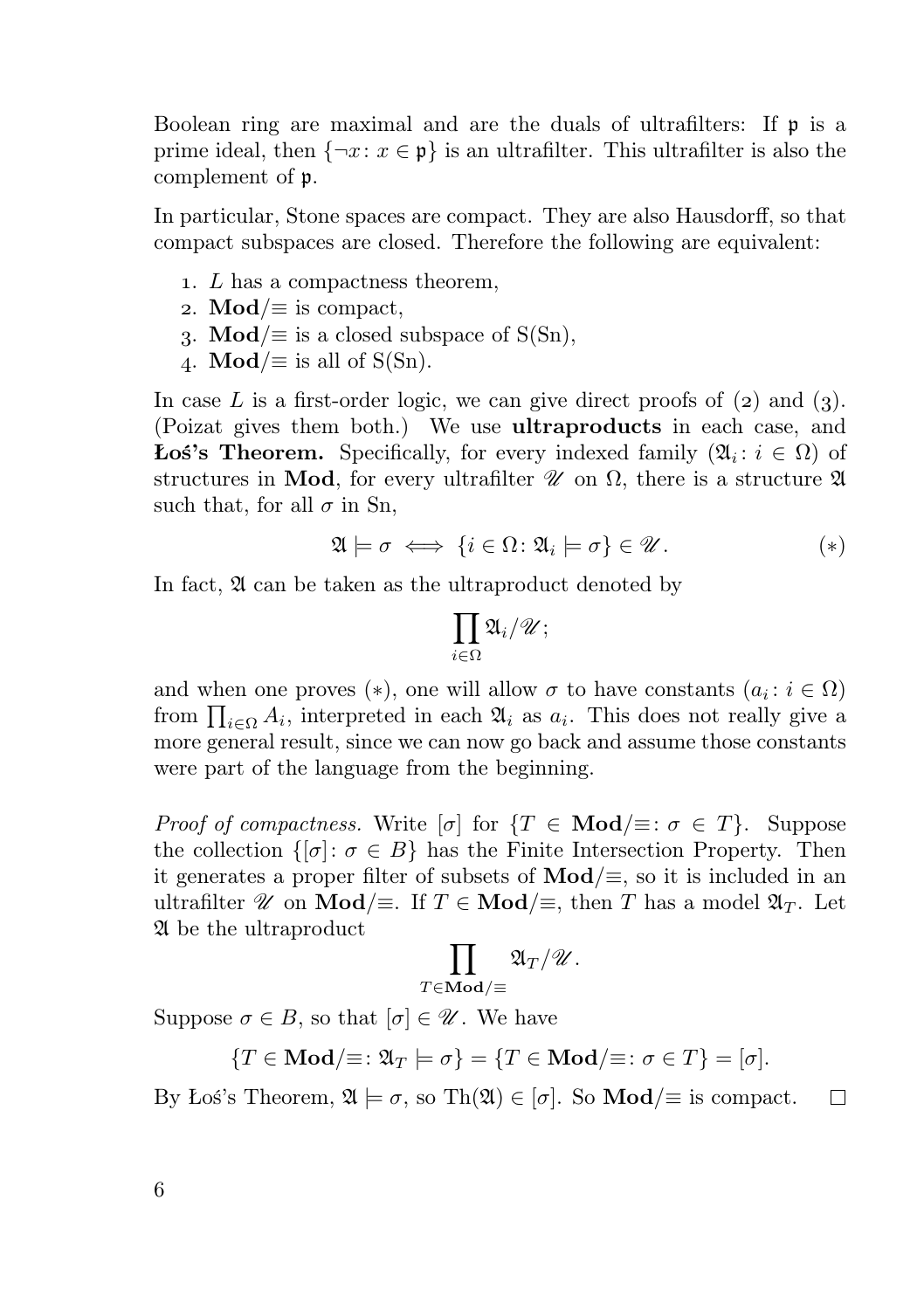We can streamline the proof by using that an arbitrary topological space is compact if and only if every ultrafilter on the underlying set includes the filter of neighborhoods of a point.<sup>5</sup> Then we can just start the proof with  $\mathscr{U}$ .

Moreover, using this criterion for compactness, we have a neat proof that the Stone space  $S(B)$  of an arbitrary Boolean algebra B is compact: For, if  $\mathscr U$  is an ultrafilter on  $S(B)$ , then it converges to the point

$$
\{x \in B \colon [x] \in \mathscr{U}\},\
$$

where  $[x] = \{F \in S(B) : x \in F\}$ . To see this, first note that the given 'point' is indeed a filter F on B, because the map  $x \mapsto [x]$  from B to  $\mathscr{P}(S(B))$  is a Boolean algebra homomorphism; F is then an ultrafilter on B, because the homomorphism is injective. Finally, if  $F \in [x]$ , this just means  $x \in F$ , so  $[x] \in \mathscr{U}$ .

In this last proof, we can replace  $S(B)$  with an arbitrary subset  $\Omega$  of it. We obtain that an ultrafilter  $\mathscr U$  on  $\Omega$  converges to the point

$$
\{x\in B\colon [x]\cap\Omega\in\mathscr{U}\}
$$

of  $S(B)$ . The proof goes through as before, except that one needs to note also

 $[x] \cap \Omega \notin \mathscr{U} \iff [\neg x] \cap \Omega \in \mathscr{U}$ .

Now consider the case where B is Sn, and  $\Omega$  is **Mod**/ $\equiv$ . The limit of  $\mathcal{U}$ is precisely the theory of the ultraproduct  $\mathfrak A$  that we found above.

Indeed, Łoś's Theorem can be understood as being the statement that the limit of  $\mathscr U$  is indeed the theory of this structure. In the original statement of the theorem, the indices are arbitrary; but we could treat the index of  $\mathfrak{A}_i$  as Th $(\mathfrak{A}_i)$  itself. We may have wanted  $\mathfrak{A}_i$  and  $\mathfrak{A}_i$  to be the same structure, or just to have the same theory, even though  $i \neq j$ ; but we can deal with this by expanding the language.

In short, seen in the right light, the Compactness Theorem of first-order logic and Łoś's Theorem are the same, except that the latter theorem actually gives you the desired model.

As noted, we can also show directly that  $\text{Mod}/\equiv$  is closed:

<sup>&</sup>lt;sup>5</sup>The topological reference that I happen to have on hand is Willard [3].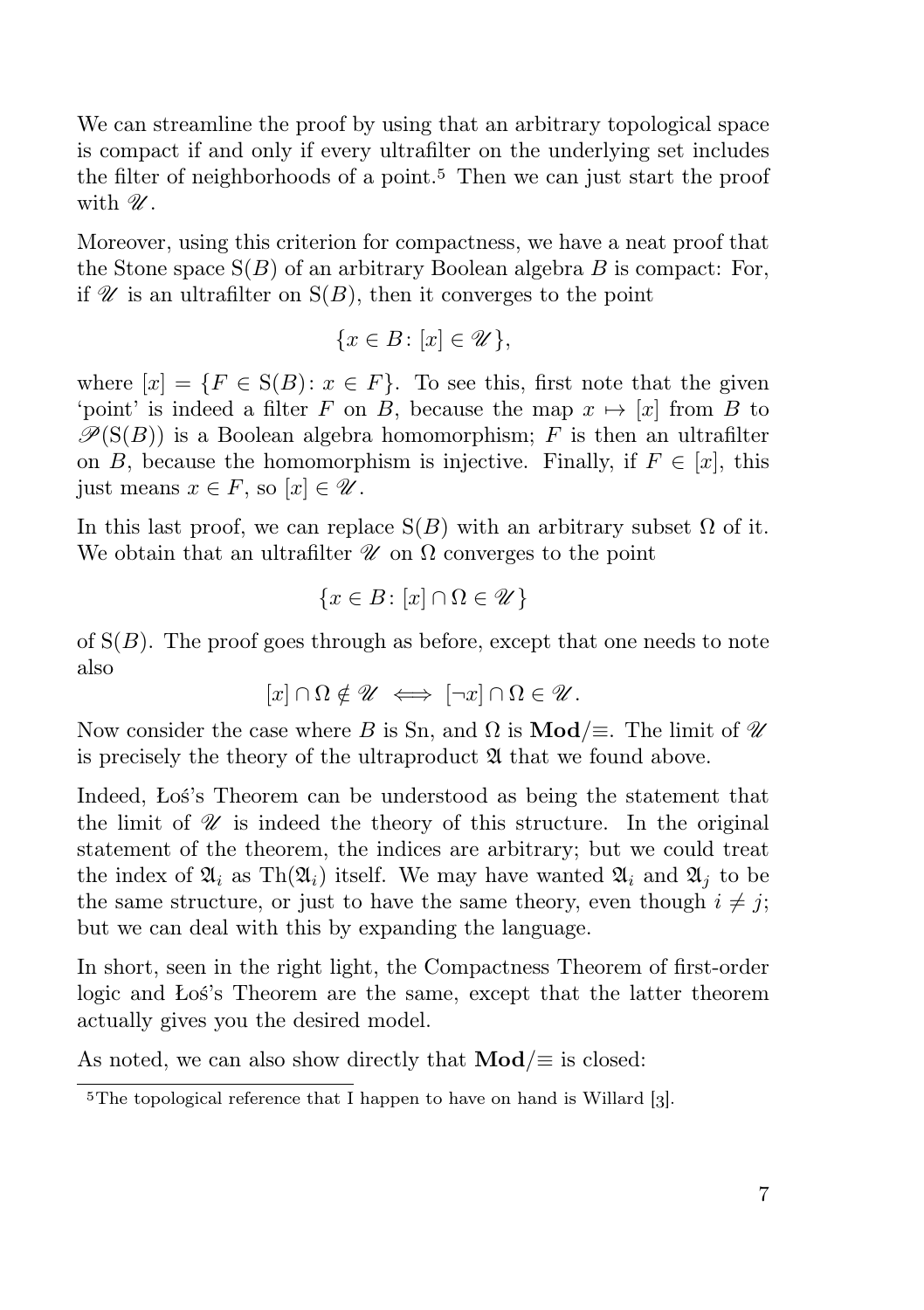*Proof of closedness.* Let  $U \in S(Sn)$ . Every element  $\sigma$  of U has a model  $\mathfrak{A}_{\sigma}$ . Also, the subsets  $\{\tau : \tau \leq \sigma\}$  of U generate a proper filter, since

$$
\{\tau \colon \tau \leqslant \sigma\} \cap \{\rho \colon \rho \leqslant \sigma\} = \{\tau \colon \tau \leqslant \sigma \wedge \rho\}.
$$

(Remember that  $\tau \leq \sigma$  means every model of  $\tau$  is a model of  $\sigma$ ; we can write this also as  $\tau \vdash \sigma$ .) Let  $\mathscr U$  be an ultrafilter on U that includes this filter. Then the ultraproduct  $\prod_{\sigma \in U} \mathfrak{A}_{\sigma} / \mathscr{U}$  is a model of U, since

$$
\{\tau \colon \mathfrak{A}_{\tau} \models \sigma\} \supseteq \{\tau \colon \tau \leqslant \sigma\}.
$$

#### Choice and Determinacy

In the first section, the Axiom of Choice was assumed. The purpose of this section is to suggest that this Axiom is not 'obviously' or 'intuitively' correct, since it contradicts another set-theoretic axiom that might be considered 'obviously' or 'intuitively' correct. That axiom is the Axiom of Determinacy, according to which, in certain games of infinite length, one of the players always has a winning strategy.

We consider games with two players. Hodges [1] calls these players  $\forall$  and ∃, after Abelard and Eloise; but I propose to call them simply 0 and 1, for notational purposes. A game that  $0$  and  $1$  can play is determined by a partition  $A_0 \amalg A_1$  of the set  $\omega_2$  of binary sequences on  $\omega$ . A particular play of the game can be analyzed as a sequence of rounds, indexed by ω. In round m, player 0 chooses an element  $a_{2m}$  of 2; this is the **move** of 0 in this round. Then player 1 moves by choosing an element  $a_{2m+1}$ of 2. The play itself is then the sequence  $(a_n : n \in \omega)$  or a, which is an element of  $\omega_2$ . The play is **won** by that player e such that  $a \in A_e$ ; and then player  $1 - e$  has lost.

Each player  $e$  may use a strategy, namely a function  $f_e$  from  $\bigcup_{m\in\omega}$   $^{m+e}$  2 to 2. (So  $f_0$  assigns an element of 2 to each finite binary sequence;  $f_1$ does this to every *nonempty* finite binary sequence.) If both  $f_0$  and  $f_1$ are chosen, then a play is determined, namely the sequence  $(a_n : n \in \omega)$ given by

$$
a_{2m} = f_0(a_1, a_3, \dots, a_{2m-1}), \qquad a_{2m+1} = f_1(a_0, a_2, \dots, a_{2m}),
$$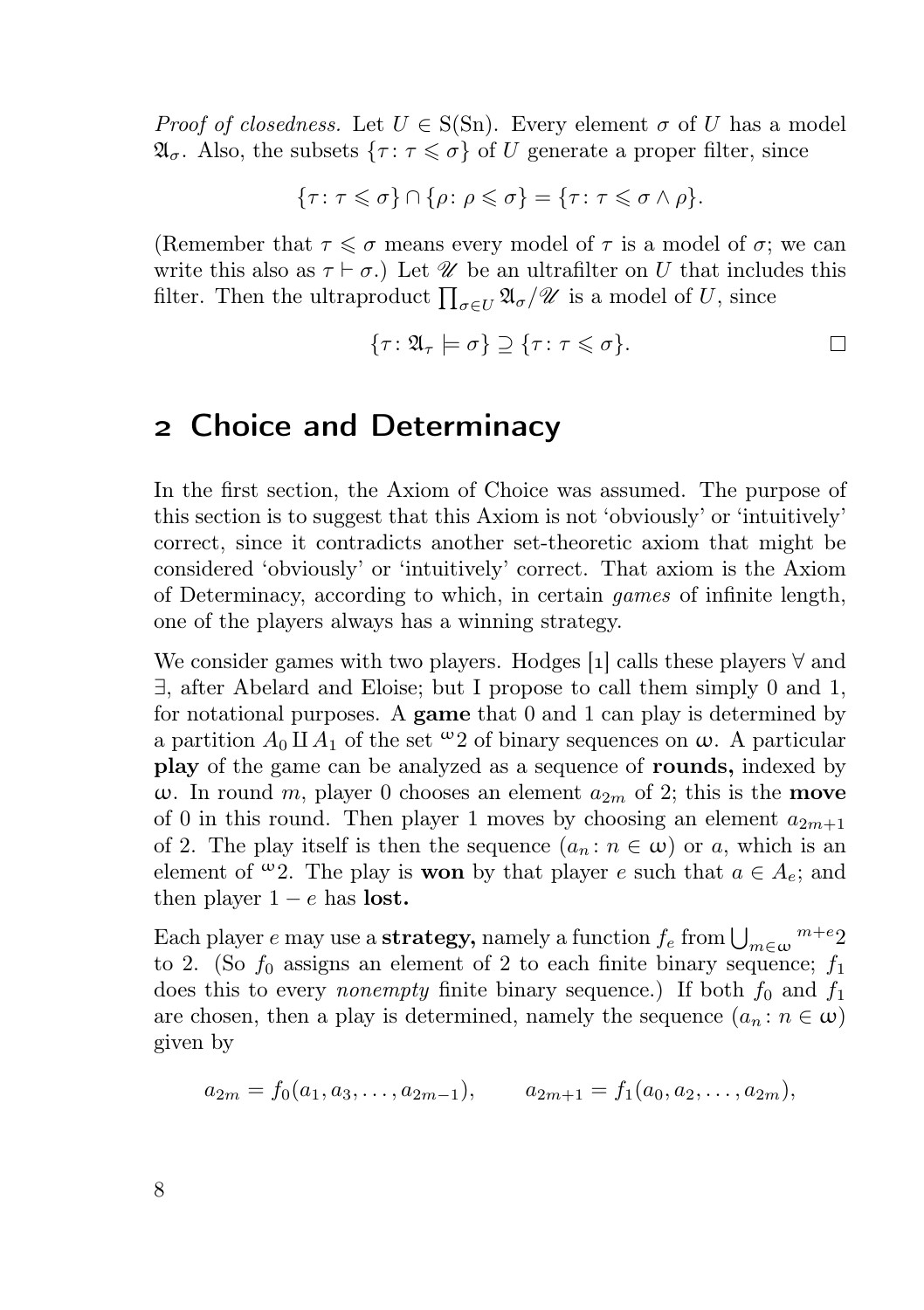or simply by

$$
a_{2m+e} = f_e(a_{1-e}, a_{3-e}, \ldots, a_{2m-1+e}).
$$

That is,  $f_e$  determines the move of player  $e$  from the previous moves by the other player. The player's own previous moves need not be formally considered, since they themselves were already determined by the player's strategy and the other player's previous moves.

Suppose player  $1 - e$  has chosen strategy  $f_{1-e}$ . For every b in  $\omega_2$ , player e might choose a strategy  $f_e$  that is constant on each set  $^{m+e}$ 2, having the value  $b_m$  there. The resulting play will be a, where

 $a_{2m+1-e} = f_{1-e}(b_0, b_1, \ldots, b_{m-e}), \qquad a_{2m+e} = b_m.$ 

This shows that, for every choice of  $f_{1-e}$ , there are continuum-many plays that can result if player  $1 - e$  uses this strategy.

If, using a strategy  $f_e$ , player e wins all plays of a game, then  $f_e$  is a winning strategy for that game. The game is determined if one of the players has a winning strategy. The Axiom of Determinacy is that in every game, one of the players has a winning strategy: in other words, for every choice of the  $A_e$ , one of the following sentences of infinitary logic is true:

$$
\exists x_0 \forall x_1 \exists x_2 \cdots (x_0, x_1, x_2, \dots) \in A_0,
$$
  

$$
\forall x_0 \exists x_1 \forall x_2 \cdots (x_0, x_1, x_2, \dots) \in A_1.
$$

However, this Axiom is false under the assumption of the Axiom of Choice, or more precisely under the assumption that the Continuum can be well-ordered, so that there is a least ordinal, called  $2^{\omega}$ , whose cardinality is that of  $\omega_2$ .

Indeed, every ordinal is  $\alpha + n$  for some unique limit ordinal  $\alpha$  and finite ordinal n. Then  $\alpha + n$  is even or odd, according as n is even or odd. Assuming the Axiom of Choice, we can list all possible strategies as  $(f^{\alpha}: \alpha < 2^{\omega})$ , where  $f^{\alpha}$  will be a strategy for e if and only if  $\alpha + e$ is even.

We shall now define a list  $(a^{\alpha}: \alpha < 2^{\omega})$  of possible plays (that is, elements of  $\omega_2$ ) so that.